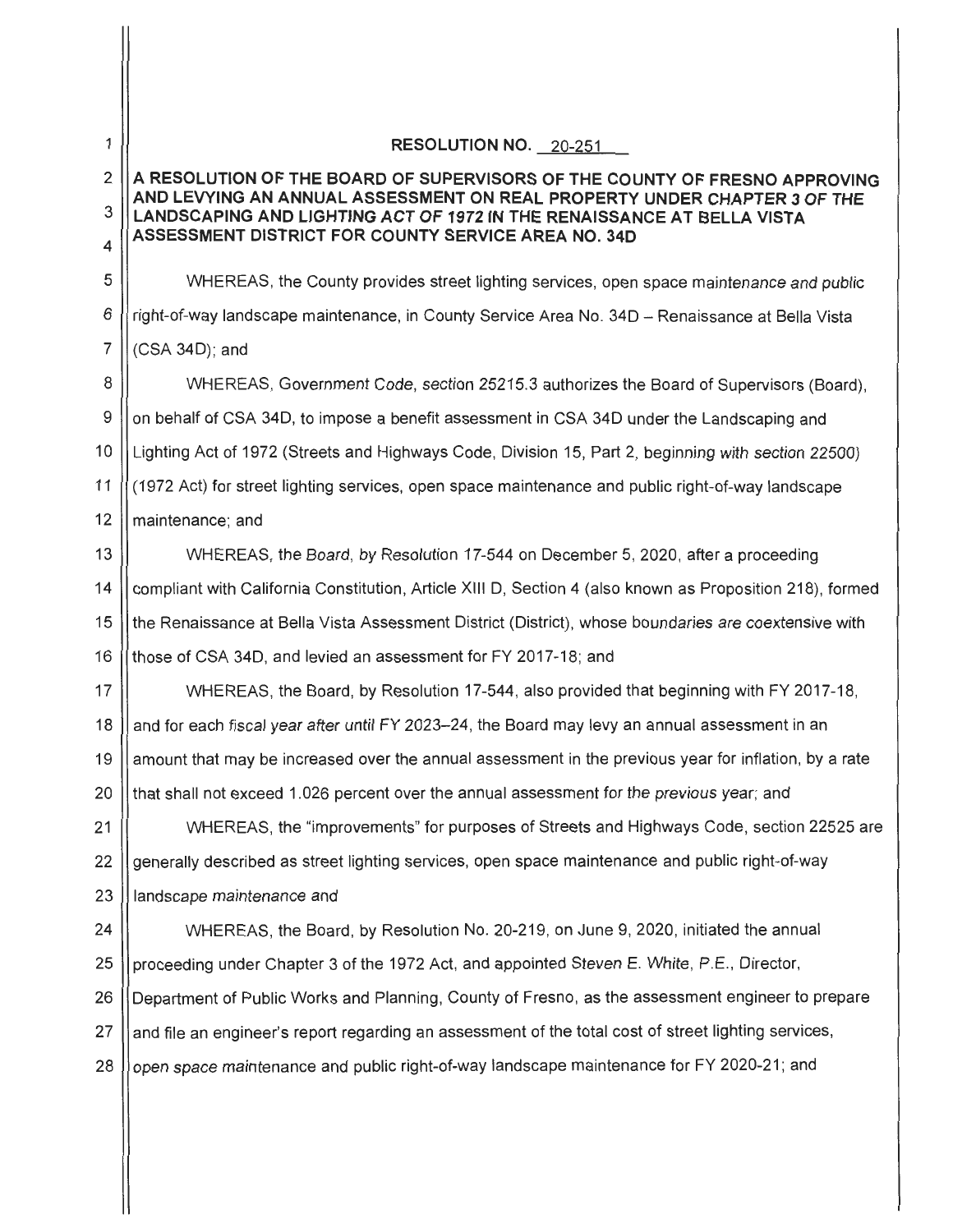1 WHEREAS, the Board, on June 9, 2020, received and approved an engineer's report prepared by the assessment engineer, which report, under Article XIII D, Section 4, of the California Constitution, and the 1972 Act, supports an annual benefit assessment on property within the District of the total cost of street lighting services, open space maintenance and public right-of-way landscape maintenance for FY 2020-21; and

WHEREAS, the Board, by Resolution No. 20-220 on June 9, 2020, declared its intention to levy and collect an assessment in the Renaissance at Bella Vista Assessment District, under Chapter 3 of the Landscaping and Lighting Act of 1972, for street lighting services, open space maintenance and public right-of-way landscape maintenance for FY 2020-21; and

WHEREAS, the Engineer's Report is on file with the Clerk of the Board; and

WHEREAS, the Engineer's Report contains all of the following under Article XIII D, Section 4, of the California Constitution, and the Landscaping and Lighting Act of 1972.

- A. A diagram identifying all parcels that have a special benefit conferred on them and on which the proposed annual Assessment will be imposed (Exhibit A to the Engineer's Report).
- B. An estimation of the entirety of the cost of street lighting services, open space maintenance and public right-of-way landscape maintenance to be assessed on properties within the District (Exhibit B to the Engineer's Report).
- C. A specification of the improvements, which are, generally, street lighting services, open space maintenance and public right-of-way landscape maintenance.
- D. A determination that the proportionate special benefit derived by each identified parcel in relationship to the entirety of the cost of street lighting services, open space maintenance and public right-of-way landscape maintenance to be provided is as set forth in Exhibit B to the Engineer's Report.
- E. An assessment on each of the properties in the District of the estimated entire cost of the improvements, proportional to the special benefit conferred on each property.
- F. A determination that no assessment on any parcel exceeds the reasonable cost of the proportional special benefit conferred on that parcel.
- G. A determination that the only benefits assessed are special benefits, that general benefits have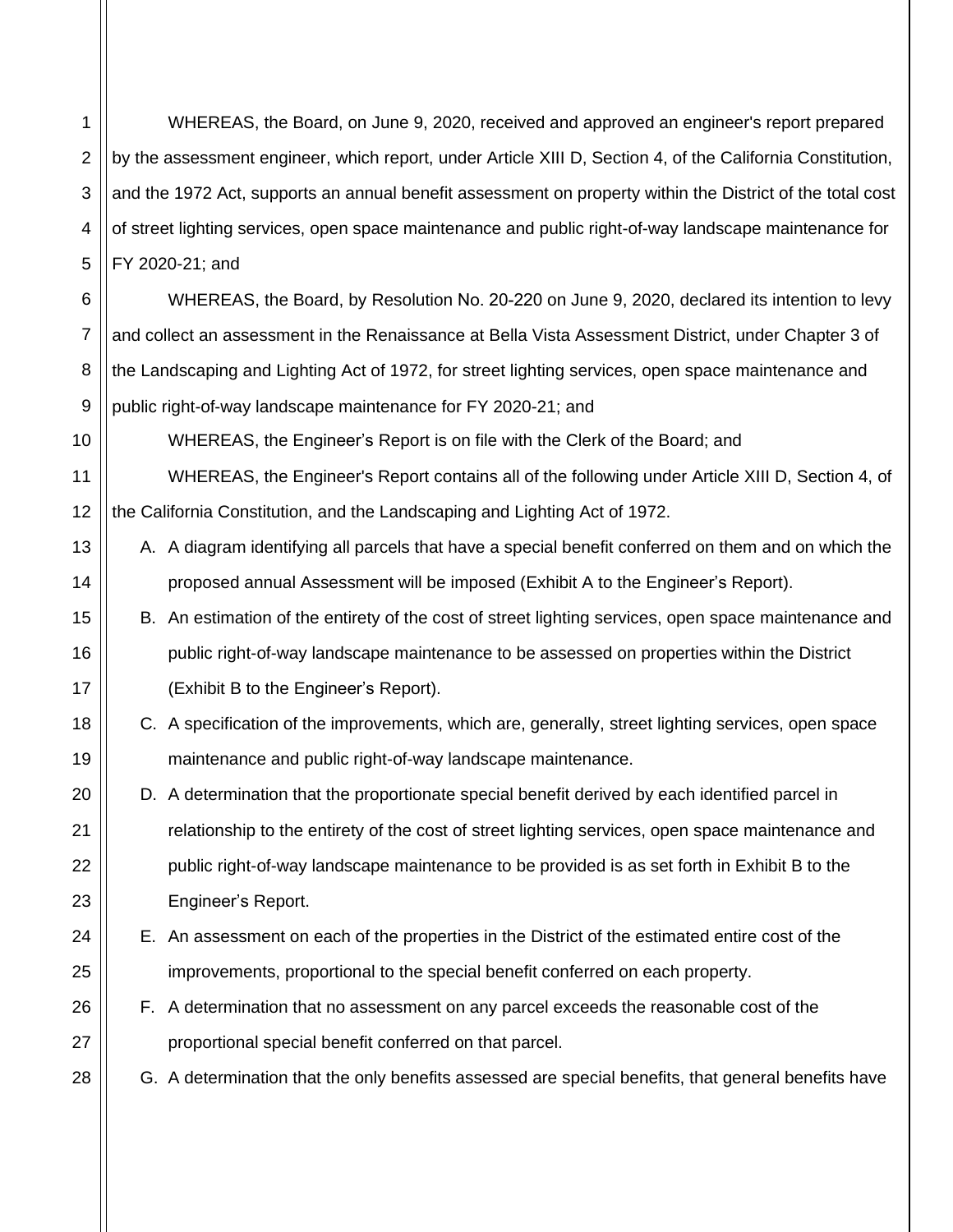been separated from the special benefits conferred on each parcel, and that there is no general benefit derived from the street lighting services, open space maintenance and public right-ofway landscape maintenance service to be provided.

H. A determination that no parcel owned by any public agency, the State of California or the United States but not identified and described in the Engineer's Report receives any special benefit from the street lighting services, open space maintenance and public right-of-way landscape maintenance.

WHEREAS, the proposed assessment for FY 2020-21 is not an "increased" assessment under Government Code section 53750, subdivision (h), Government Code section 54954.6, subdivision (a)(1), or Streets and Highways Code section 22630.5, because it does not increase any applicable rate used to calculate the assessment, revise the methodology by which the assessment is calculated, or result in an assessment being levied on any person or parcel that exceeds what was approved in the Proposition 218 proceeding in 2017, but applies the inflation increases approved by the Board in Resolution 17-544, and for those reasons is not subject to the special notice, protest, hearing, and assessment balloting procedures under Government Code, section 53753; and

WHEREAS, the Board gave notice of a public hearing by causing the June 9, 2020, Resolution of Intention to be published one time, at least 10 days before the public hearing, as required by Government Code section 6061 and Streets and Highways Code sections 22552 and 22553; and

WHEREAS, before adopting this resolution, the Board considered all testimony and documentary evidence, and gave all persons a full and fair opportunity to be heard with respect to any matter relating to the subject of this resolution, both in favor and against it, and any matter relevant to these proceedings, all of which was done in the interest of the public, and the Board is fully informed of all matters referred to in this resolution.

NOW, THEREFORE, BE IT RESOLVED by the Fresno County Board of Supervisors that each of the foregoing recitals is true and correct.

BE IT FURTHER RESOLVED that the Board, under Streets and Highways Code section 22631, confirms the diagram and assessment in the Engineer's Report, and levies an annual assessment on the benefitted parcels within the District as shown and described in Attachment A to this resolution. The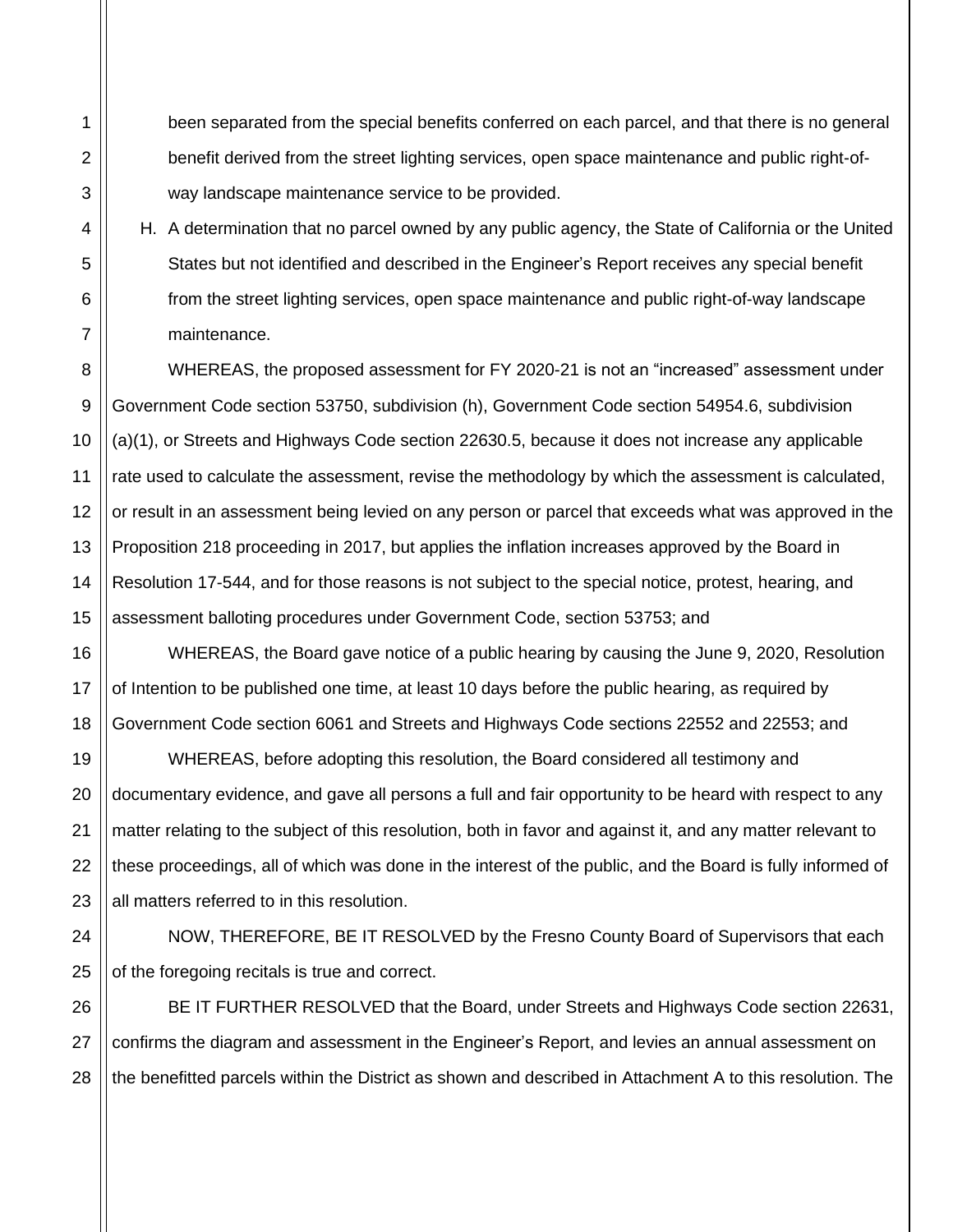|                                                                                     | annual assessment is levied for FY 2020-21. The total annual assessment for street lighting services,<br>open space maintenance and public right-of-way landscape maintenance, chargeable to each of the                                     |  |  |  |  |  |
|-------------------------------------------------------------------------------------|----------------------------------------------------------------------------------------------------------------------------------------------------------------------------------------------------------------------------------------------|--|--|--|--|--|
|                                                                                     |                                                                                                                                                                                                                                              |  |  |  |  |  |
|                                                                                     | The lien date shall be that prescribed by law and the assessment shall be collected with FY                                                                                                                                                  |  |  |  |  |  |
|                                                                                     | 2020-21 property tax billing for each property having a special benefit conferred on it and upon which                                                                                                                                       |  |  |  |  |  |
|                                                                                     |                                                                                                                                                                                                                                              |  |  |  |  |  |
|                                                                                     | BE IT FURTHER RESOLVED, the assessment shall be published in the Master Schedule of                                                                                                                                                          |  |  |  |  |  |
|                                                                                     |                                                                                                                                                                                                                                              |  |  |  |  |  |
|                                                                                     |                                                                                                                                                                                                                                              |  |  |  |  |  |
| 10                                                                                  |                                                                                                                                                                                                                                              |  |  |  |  |  |
| 11                                                                                  | THE FOREGOING, was passed and adopted by the following vote of the Board of                                                                                                                                                                  |  |  |  |  |  |
| 12                                                                                  | Supervisors of the County of Fresno this _7th _ day of _July _____, 2020, to-wit:                                                                                                                                                            |  |  |  |  |  |
| 13<br>AYES:                                                                         | Supervisors Brandau, Magsig, Mendes, Pacheco, Quintero                                                                                                                                                                                       |  |  |  |  |  |
| 14<br>NOES:<br>None                                                                 |                                                                                                                                                                                                                                              |  |  |  |  |  |
| 15<br>ABSENT:<br>None                                                               |                                                                                                                                                                                                                                              |  |  |  |  |  |
| 16<br><b>ABSTAINED: None</b>                                                        |                                                                                                                                                                                                                                              |  |  |  |  |  |
| 17                                                                                  | Ernest Buddy Mendes, Chairman of the Board                                                                                                                                                                                                   |  |  |  |  |  |
| 18                                                                                  | of Supervisors of the County of Fresno                                                                                                                                                                                                       |  |  |  |  |  |
| 19<br>Bernice E. Seidel                                                             |                                                                                                                                                                                                                                              |  |  |  |  |  |
| 20<br>County of Fresno, State of California                                         |                                                                                                                                                                                                                                              |  |  |  |  |  |
| 21                                                                                  |                                                                                                                                                                                                                                              |  |  |  |  |  |
|                                                                                     |                                                                                                                                                                                                                                              |  |  |  |  |  |
|                                                                                     |                                                                                                                                                                                                                                              |  |  |  |  |  |
|                                                                                     |                                                                                                                                                                                                                                              |  |  |  |  |  |
|                                                                                     | G:\4360Resources\SPECIAL DISTRICTS\CSA - County Service Area\CSA 34D\FIN\Prop 218 Annual Assessments\FY 2020-21\7-7-2020\Reso\Resolution to Levy.docx                                                                                        |  |  |  |  |  |
|                                                                                     |                                                                                                                                                                                                                                              |  |  |  |  |  |
|                                                                                     |                                                                                                                                                                                                                                              |  |  |  |  |  |
|                                                                                     |                                                                                                                                                                                                                                              |  |  |  |  |  |
|                                                                                     |                                                                                                                                                                                                                                              |  |  |  |  |  |
|                                                                                     |                                                                                                                                                                                                                                              |  |  |  |  |  |
|                                                                                     |                                                                                                                                                                                                                                              |  |  |  |  |  |
| 1<br>2<br>3<br>4<br>5<br>6<br>7<br>8<br>9<br>22<br>23<br>24<br>25<br>26<br>27<br>28 | 106 lots in the District for FY 2020-21 is \$120.41.<br>the assessment is levied.<br>Fees, Charges and Recovered Costs for administrative purposes only.<br><b>ATTEST:</b><br>Clerk of the Board of Supervisors<br>By Susan Bishop<br>Deputy |  |  |  |  |  |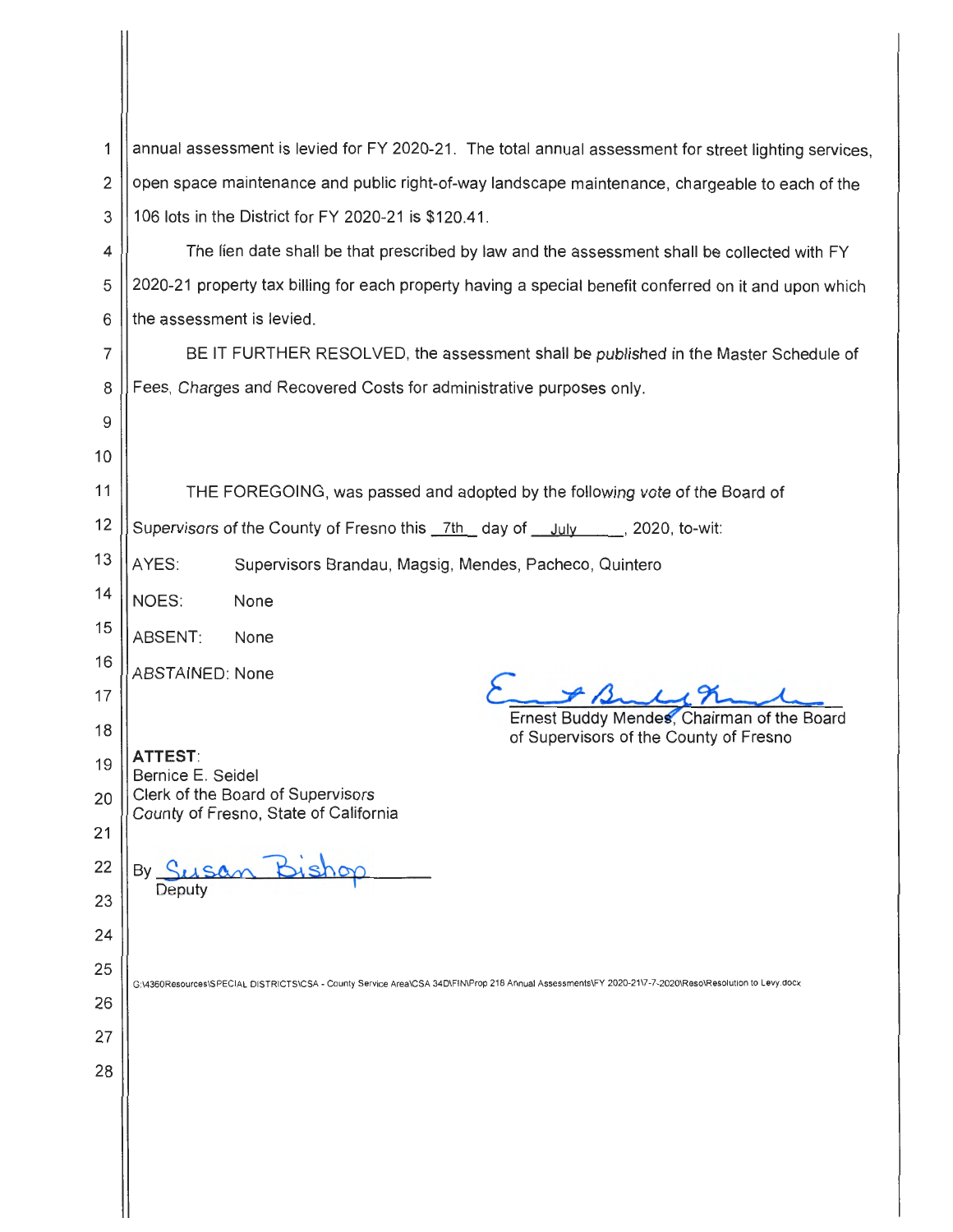## **ATTACHMENT A PROPOSED BENEFIT ASSESSMENT FOR STREET LIGHT SERVICES, OPEN SPACE AND PUBLIC RIGHT-OF-WAY LANDSCAPE MAINTENANCE COUNTY SERVICE AREA NO. 34D ASSESSMENT ROLL**

| <b>Number</b>  | <b>APN</b> | <b>Owner Name</b>                        | FY 2020-21 |
|----------------|------------|------------------------------------------|------------|
| $\mathbf{1}$   | 30067101S  | CRABTREE JACK RAY JR & SARAH ASHEL       | \$120.41   |
| $\overline{2}$ | 30067102S  | <b>SRENASKI SHANE &amp; JENNIFER</b>     | \$120.41   |
| 3              | 30067103S  | HUNSDORFER ARTHUR H                      | \$120.41   |
| 4              | 30067104S  | <b>MARTINEZ GUY J</b>                    | \$120.41   |
| 5              | 30067105S  | <b>MAGNA ERICK</b>                       | \$120.41   |
| 6              | 30067106S  | SENG VANG & MAI YANG                     | \$120.41   |
| 7              | 30067107S  | <b>BURTON CRAIG R &amp; MELANIE MACK</b> | \$120.41   |
| 8              | 30067108S  | <b>BLOOM BRUCE &amp; WHITNEY</b>         | \$120.41   |
| 9              | 30067201S  | YANG LEE & MAI CHAO                      | \$120.41   |
| 10             | 30067202S  | <b>JENNINGS TIFFANY</b>                  | \$120.41   |
| 11             | 30067203S  | <b>JOHNSON NICHOLE</b>                   | \$120.41   |
| 12             | 30067204S  | FLECK TRENTON D & SARAH ANNE             | \$120.41   |
| 13             | 30067205S  | WINSLOW DOUGLAS E & CHRISTINE A TRS      | \$120.41   |
| 14             | 30067206S  | STEWARD CLAYTON DAVID & EMILY ROSE       | \$120.41   |
| 15             | 30067207S  | <b>TUCKER RYAN &amp; MARIA IZABEL</b>    | \$120.41   |
| 16             | 30067208S  | <b>JPJ INCORPORATED</b>                  | \$120.41   |
| 17             | 30067209S  | YBARRA ANTHONY A & JOSEPHINE             | \$120.41   |
| 18             | 30067210S  | DENNIS BRIAN S & ELIZABETH               | \$120.41   |
| 19             | 30067301S  | ARBUCKLE GARRETT & JULIE                 | \$120.41   |
| 20             | 30067302S  | JACOBSON-MESSNER KRISTIN                 | \$120.41   |
| 21             | 30067303S  | TRANG DUNG A & HANH TUYET THI NGUYEN     | \$120.41   |
| 22             | 30067304S  | DOUGLAS CALVIN B                         | \$120.41   |
| 23             | 30067305S  | HOLDBROOKS CHRISTOPHER & JOANNE YAMBAO   | \$120.41   |
| 24             | 30067306S  | <b>KEVORKIAN ANDRE G</b>                 | \$120.41   |
| 25             | 30067307S  | <b>JPA INVESTMENTS</b>                   | \$120.41   |
| 26             | 30067308S  | JPA INVESTMENTS                          | \$120.41   |
| 27             | 30067309S  | JPA INVESTMENTS                          | \$120.41   |
| 28             | 30067310S  | JPA INVESTMENTS                          | \$120.41   |
| 29             | 30067401S  | <b>JPA INVESTMENTS</b>                   | \$120.41   |
| 30             | 30067402S  | <b>GONZALEZ MARCOS</b>                   | \$120.41   |
| 31             | 30067403S  | CHUKWU UZOMA                             | \$120.41   |
| 32             | 30067404S  | JPA INVESTMENTS                          | \$120.41   |
| 33             | 30067405S  | <b>JPA INVESTMENTS</b>                   | \$120.41   |
| 34             | 30068101S  | <b>JACKSON NATHANIEL</b>                 | \$120.41   |
| 35             | 30068102S  | LEWIS TOM & MARYANN                      | \$120.41   |
| 36             | 30068103S  | <b>BURT CHARLES</b>                      | \$120.41   |
| 37             | 30068104S  | <b>BURT RACHEL</b>                       | \$120.41   |
| 38             | 30068105S  | <b>LAMBERT TONI</b>                      | \$120.41   |
| 39             | 30068106S  | <b>BAUNE KARL</b>                        | \$120.41   |
| 40             | 30068107S  | CAPUCHINO DAWN                           | \$120.41   |
| 41             | 30068108S  | <b>JPA INVESTMENTS</b>                   | \$120.41   |
| 42             | 30068109S  | <b>JPA INVESTMENTS</b>                   | \$120.41   |
| 43             | 30068201S  | <b>JPA INVESTMENTS</b>                   | \$120.41   |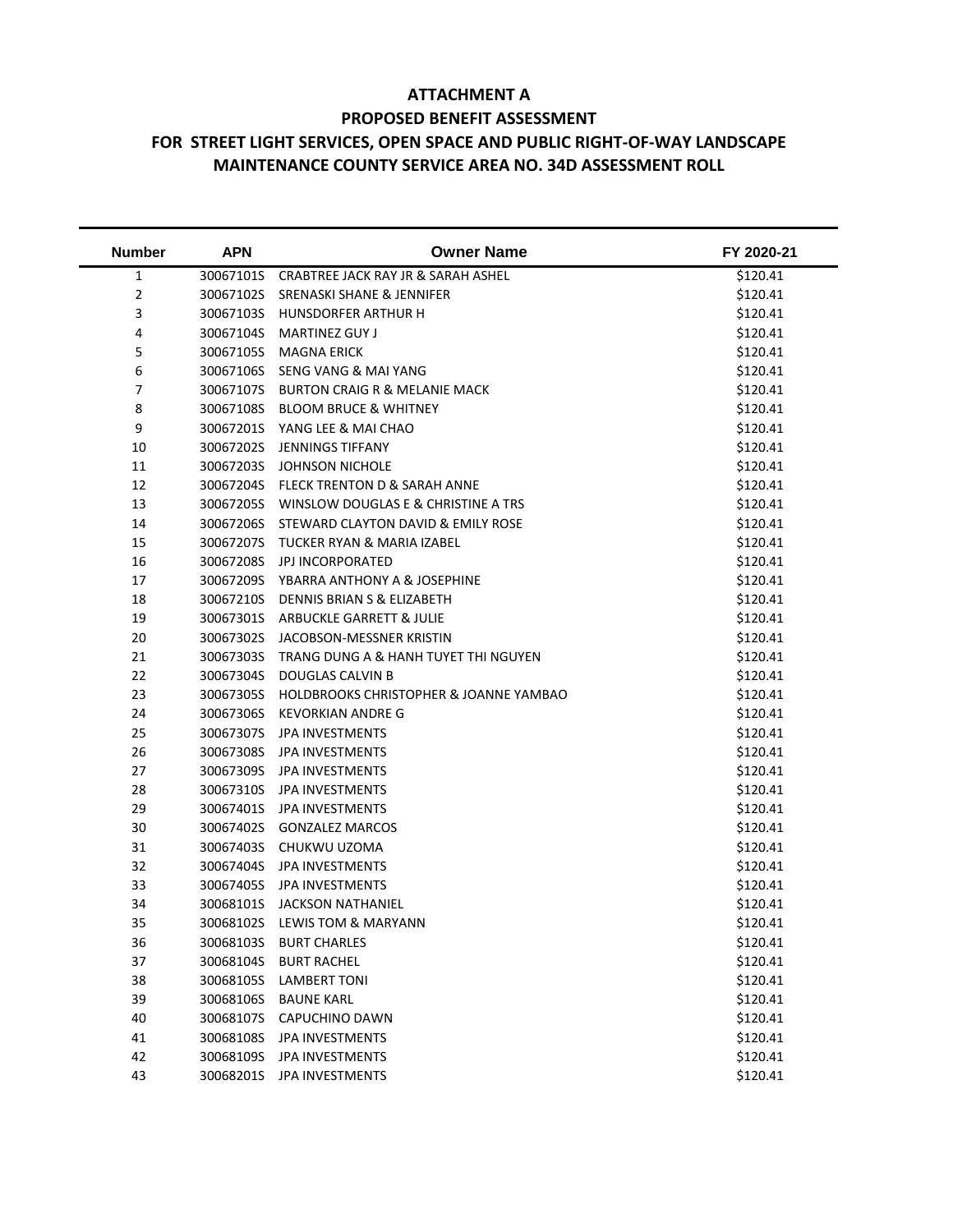## **ATTACHMENT A PROPOSED BENEFIT ASSESSMENT FOR STREET LIGHT SERVICES, OPEN SPACE AND PUBLIC RIGHT-OF-WAY LANDSCAPE MAINTENANCE COUNTY SERVICE AREA NO. 34D ASSESSMENT ROLL**

| <b>Number</b> | <b>APN</b> | <b>Owner Name</b>                     | FY 2020-21 |
|---------------|------------|---------------------------------------|------------|
| 44            | 30068202S  | JPA INVESTMENTS                       | \$120.41   |
| 45            | 30068203S  | JPA INVESTMENTS                       | \$120.41   |
| 46            | 30068204S  | <b>JPA INVESTMENTS</b>                | \$120.41   |
| 47            | 30068205S  | JPA INVESTMENTS                       | \$120.41   |
| 48            | 30068206S  | JPA INVESTMENTS                       | \$120.41   |
| 49            | 30068207S  | JPA INVESTMENTS                       | \$120.41   |
| 50            | 30068208S  | KLIKNA JASON & KARIS                  | \$120.41   |
| 51            | 30068209S  | 104 INVESTMENTS, LLC                  | \$120.41   |
| 52            | 30068210S  | 104 INVESTMENTS, LLC                  | \$120.41   |
| 53            | 30068211S  | 104 INVESTMENTS, LLC                  | \$120.41   |
| 54            | 30068212S  | 104 INVESTMENTS, LLC                  | \$120.41   |
| 55            | 30068213S  | 104 INVESTMENTS, LLC                  | \$120.41   |
| 56            | 30068214S  | 104 INVESTMENTS, LLC                  | \$120.41   |
| 57            | 30068215S  | 104 INVESTMENTS, LLC                  | \$120.41   |
| 58            | 30068216S  | 104 INVESTMENTS, LLC                  | \$120.41   |
| 59            | 30068217S  | 104 INVESTMENTS, LLC                  | \$120.41   |
| 60            | 30068218S  | 104 INVESTMENTS, LLC                  | \$120.41   |
| 61            | 30068219S  | 104 INVESTMENTS, LLC                  | \$120.41   |
| 62            | 30068220S  | 104 INVESTMENTS, LLC                  | \$120.41   |
| 63            | 30068221S  | 104 INVESTMENTS, LLC                  | \$120.41   |
| 64            | 30068222S  | 104 INVESTMENTS, LLC                  | \$120.41   |
| 65            | 30068223S  | 104 INVESTMENTS, LLC                  | \$120.41   |
| 66            | 30068224S  | 104 INVESTMENTS, LLC                  | \$120.41   |
| 67            | 30068225S  | 104 INVESTMENTS, LLC                  | \$120.41   |
| 68            | 30068226S  | 104 INVESTMENTS, LLC                  | \$120.41   |
| 69            | 30068301S  | <b>JPA INVESTMENTS</b>                | \$120.41   |
| 70            | 30068302S  | JPA INVESTMENTS                       | \$120.41   |
| 71            | 30068303S  | JPA INVESTMENTS                       | \$120.41   |
| 72            | 30068304S  | JPA INVESTMENTS                       | \$120.41   |
| 73            | 30068305S  | JPA INVESTMENTS                       | \$120.41   |
| 74            | 30068306S  | JPA INVESTMENTS                       | \$120.41   |
| 75            | 30068307S  | JPA INVESTMENTS                       | \$120.41   |
| 76            | 30068401S  | JPA INVESTMENTS                       | \$120.41   |
| 77            | 30068402S  | <b>JPA INVESTMENTS</b>                | \$120.41   |
| 78            | 30068403S  | <b>JPA INVESTMENTS</b>                | \$120.41   |
| 79            | 30068404S  | JPA INVESTMENTS                       | \$120.41   |
| 80            | 30068405S  | JPA INVESTMENTS                       | \$120.41   |
| 81            | 30068406S  | JPA INVESTMENTS                       | \$120.41   |
| 82            | 30068407S  | <b>JPA INVESTMENTS</b>                | \$120.41   |
| 83            | 30068408S  | <b>GEBHART MICHAEL &amp; COURTNEY</b> | \$120.41   |
| 84            | 30068409S  | <b>JPJ INCORPORATED</b>               | \$120.41   |
| 85            | 30068410S  | <b>OCHOA RYAN</b>                     | \$120.41   |
| 86            | 30068411S  | LEGORRETA IVAN & SAMANTHA             | \$120.41   |